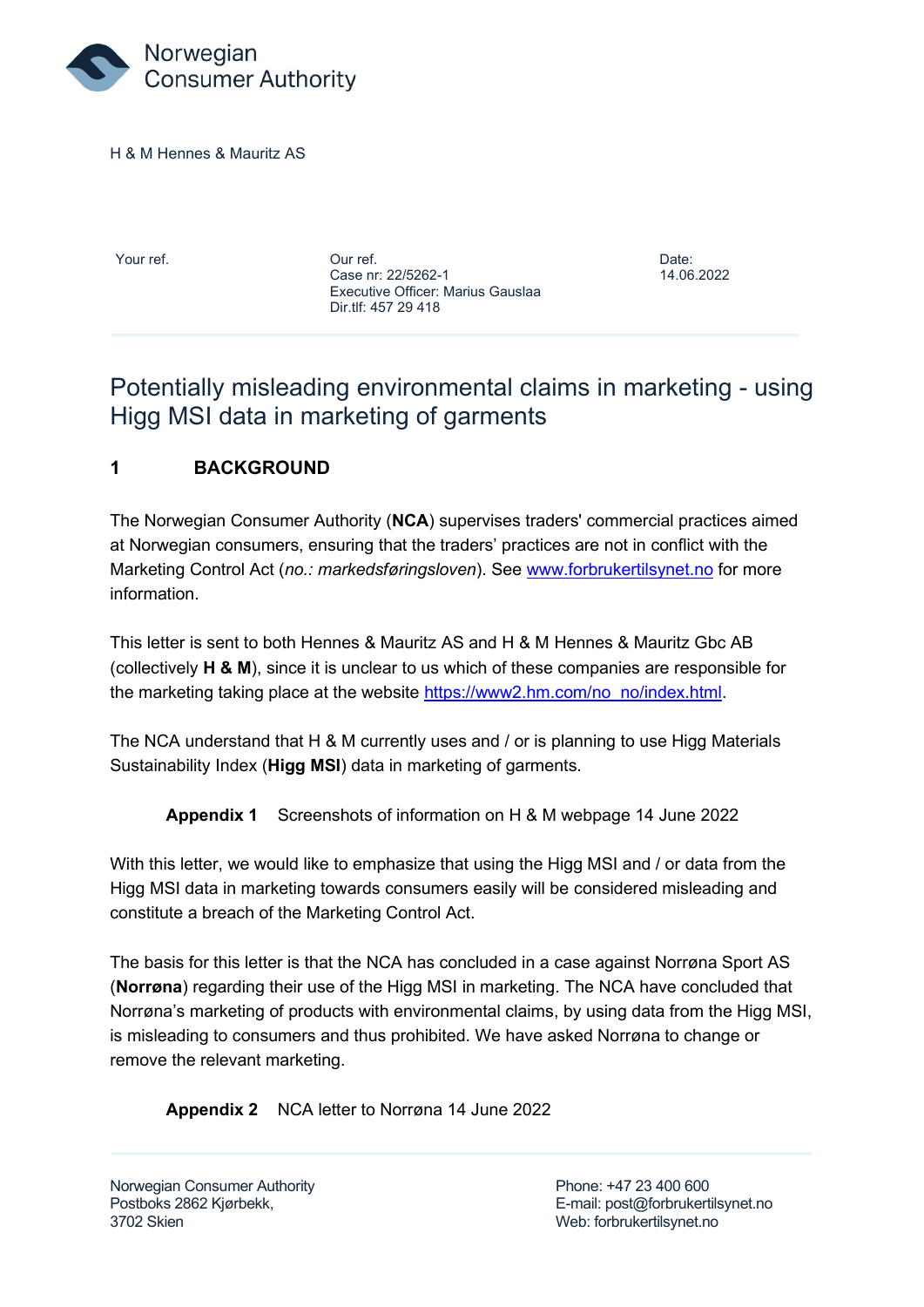The Sustainable Apparel Coalition (the **SAC**) is the owner of the Higg MSI and has contributed to the documentation and answers given by Norrøna in the case. We have thus also sent a letter to the SAC informing them about SAC's separate responsibility for the marketing taking place by traders that use the Higg MSI and / or Higg MSI data and results in marketing of their products.

**Appendix 3** NCA letter to SAC 14 June 2022

## **2 POTENTIALLY MISLEADING MARKETING BY H & M**

The NCA has concluded in the Norrøna case specifically. Whether marketing towards consumers is misleading and prohibited under the Marketing Control Act must always be based on a case-by-case assessment of the relevant marketing. We have yet not made such assessments of H & M marketing practices.

However, we consider that traders' use of the Higg MSI and results from Higg MSI data in marketing towards consumes, easily will constitute a breach of the prohibition of misleading marketing practices, cf. the Marketing Control Act  $\S 6$ , cf.  $\S 7$ . We would like to emphasize that it is the use of the Higg MSI in marketing towards consumers (B2C) that is likely to violate the Marketing Control Act, not the use of the index and data in traders' sourcing decisions.

We thus ask H & M to familiarize with the letter to Norrøna and the reasoning behind our conclusion in the Norrøna case and the regulations in the Marketing Control Act which our conclusion in the Norrøna case is founded on. We also recommend that you read our [guidance on sustainability claims used for marketing purposes.](https://www.forbrukertilsynet.no/english/guidelines/the-consumer-authoritys-guidance-on-sustainability-claims-used-for-marketing-purposes)

For H & M to avoid misleading marketing, H & M should specifically assess / reassess the justification for using the Higg MSI as a communicative tool in marketing, and these assessments should be conducted considering our conclusion in the Norrøna case.

## With this letter, we consider that H & M has been guided and informed on the legal framework governing the use of environmental claims in marketing.

We would like to remind you that we have the authority to impose economic sanctions towards traders that violate the Marketing Control Act, provided certain criteria are fulfilled. If we come across breaches of the Marketing Control Act from H & M in relation to environmental claims in marketing after 1 September 2022, we will consider if the criteria for imposing economic sanctions towards H & M are fulfilled.

If H & M uses and / or is planning to use Higg MSI data in marketing of garments in EU/EEA countries outside of Norway, we would strongly urge H & M to at the same time assess / reassess use of environmental claims in marketing towards consumers in other EU/EEA